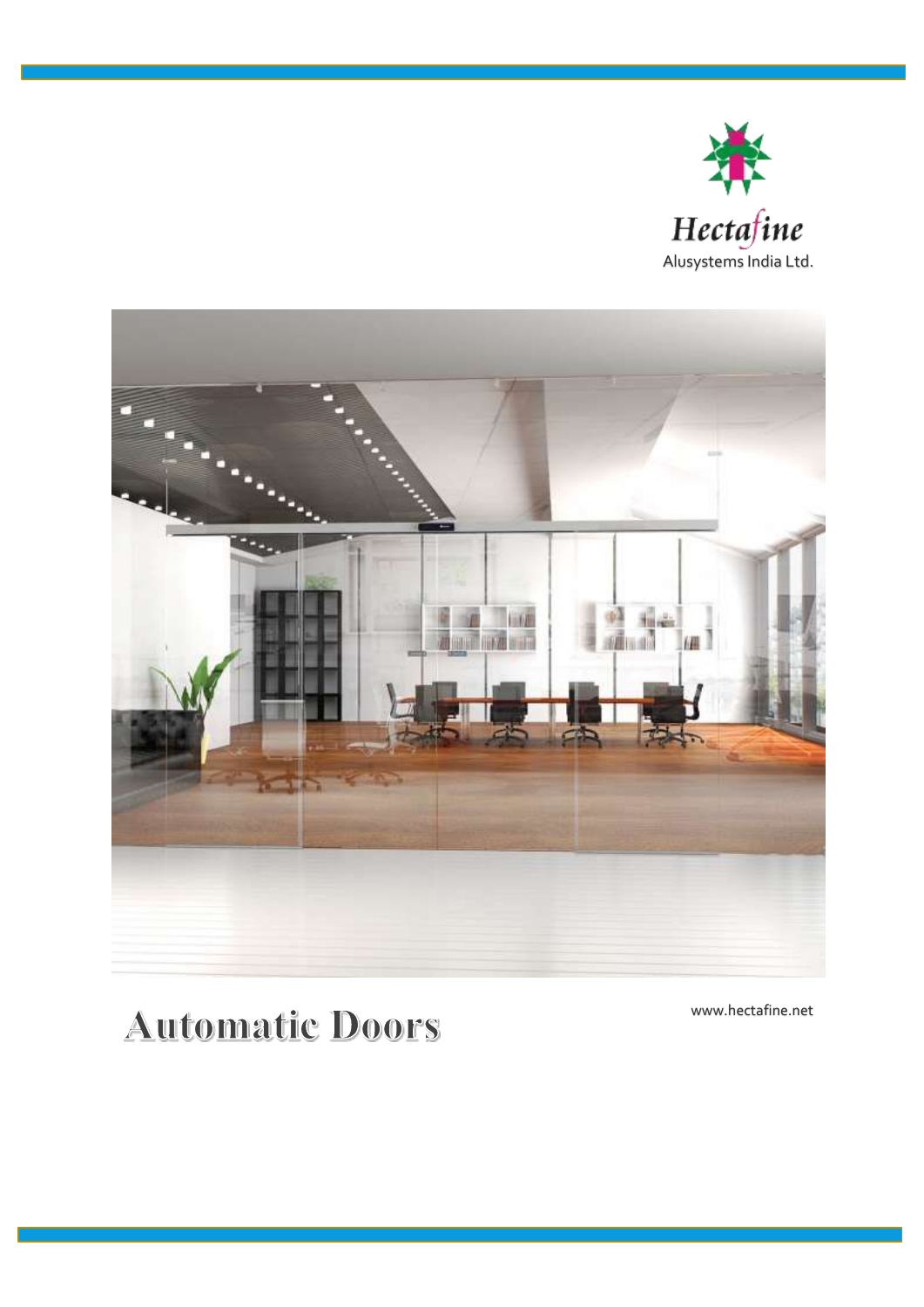

### **Airdrive68NG Operator**



The Airdrive68NG is the tiniest, most powerful available operator in the market, measuring only 68\*135 mm. In spite of owning a 100W motor and handling 120kg for each leaf, this fabulous operator has an absolutely low operator height and unbelievably low depth. It is truly the best choice for graceful architecture and professional architects who wish to create pure beauty.

#### **Technical Specifications**

| Opening width $-$ single panel       | 800-2000 mm      |
|--------------------------------------|------------------|
| Opening width $-$ double panel       | 1000-3000 mm     |
| Max leaf weight, single              | $1*150$ kg       |
| Max leaf weight, double              | $1*150$ kg       |
| Operator height                      | 68 mm            |
| Operator depth                       | $135 \text{ mm}$ |
| Opening $& Classing speed$           | $150 - 550$ mm/s |
| Maximum power consumption            | 250 W            |
| Maximum operation cycles with 2.2 Ah | 400              |
| backup battery (optional)            |                  |



**Just like the hummingbird, which is the tiniest bird in the world, renowned for being incredibly brisk and agile yet smooth and delicate, our Airdrive series brings you exquisiteness combined with strength and soft performance.**

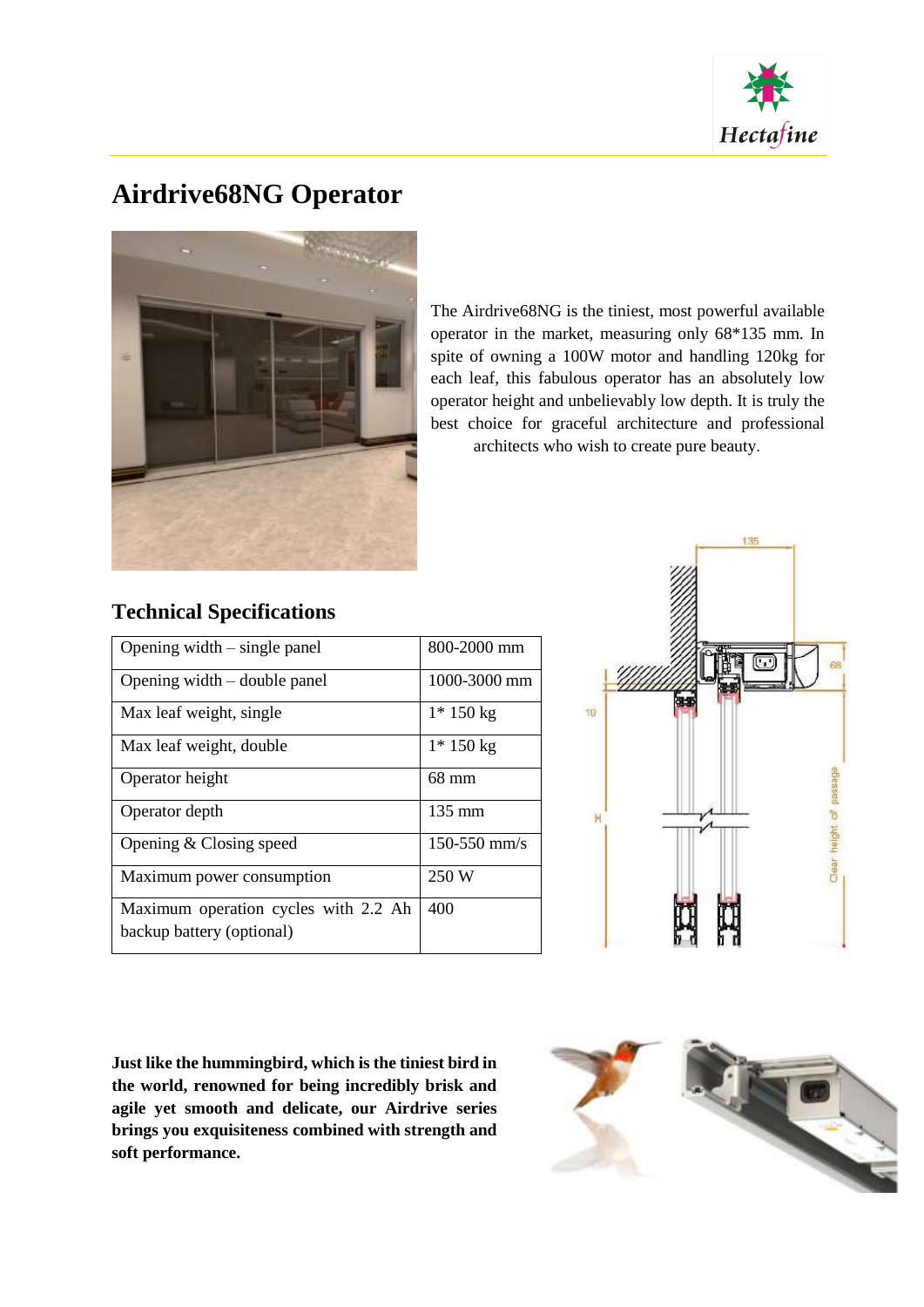

## **PrimeDrive**



We have created dependable and powerful sliding entry solutions by bringing original design, simple aesthetic qualities, and top-notch German technology. From undemanding entrances to places with high traffic, doors with normal or triple-glazing glass, average-sized entries or tall wide heavy doors, regular passageways to escape routes. The versatile PrimeDrive series complements any architecture with stunning aesthetics and provides a beaming satisfaction to any project.

| <b>Particulars</b>                     | <b>Prime Drive 239</b>          | <b>Prime Drive 240</b>          |
|----------------------------------------|---------------------------------|---------------------------------|
| Opening Width-Single Panel             | 800-2000 mm                     | 800-2000 mm                     |
| Opening Width-Double Panel             | 1000-3000 mm                    | 1000-3000 mm                    |
| Max Leaf weight Single                 | 150 Kg                          | 200 Kg                          |
| Max Leaf weight Double                 | 2 x 100 Kg                      | 2 x 150 Kg                      |
| Operator Height                        | 100 mm                          | $100 \text{ mm}$                |
| <b>Operator Depth</b>                  | 177 mm                          | 177 mm                          |
| <b>Opening Speed</b>                   | 100-550 mm/s                    | 100-550 mm/s                    |
| <b>Closing Speed</b>                   | 100-500 mm/s                    | 100-500 mm/s                    |
| Hold Open time                         | $0 - 30 s$                      | $0 - 30 s$                      |
| <b>Ambient Temperature</b>             | (-) 15 to $+50^{\circ}$ C       | $(-) 15$ to $+ 50^{\circ}$ C    |
| 100% German made Operator Kit          | Yes                             | Yes                             |
| <b>Protection Class</b>                | <b>IP 20</b>                    | IP 20                           |
| <b>Track Profile</b>                   | Aluminium or<br>stainless steel | Aluminium or<br>stainless steel |
| Anti-Noise Rubber Profile              | Yes                             | Yes                             |
| <b>External Protected Power Supply</b> | Yes                             | Yes                             |
| <b>Input Power</b>                     | 230V AC +_10%<br>50/60 Hz       | 230V AC + 10%<br>50/60 Hz       |
| <b>Gear Motor Power</b>                | 50 W                            | 100 W                           |
| Max Power Consumption                  | 200 W                           | 250 W                           |

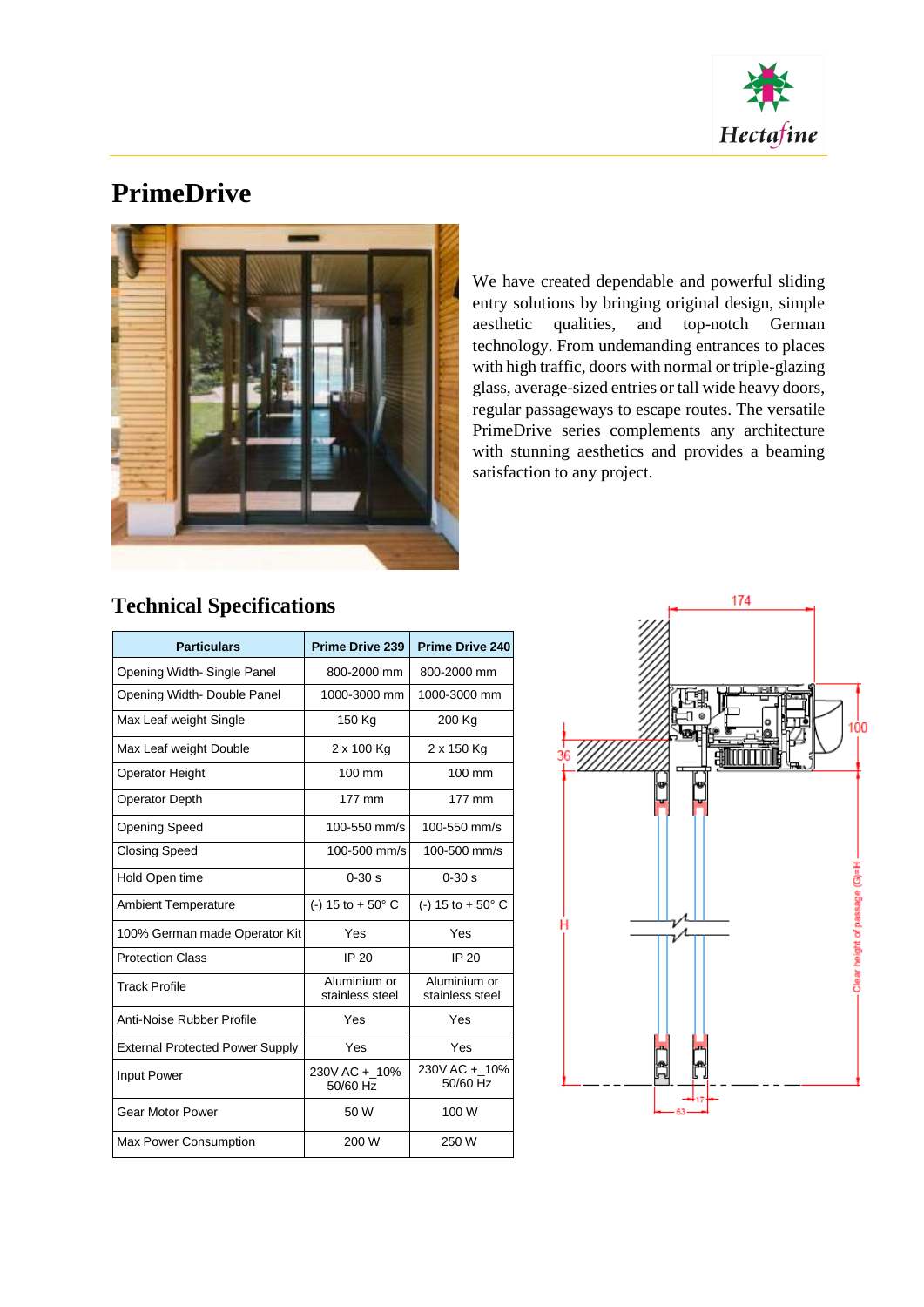

### **SLH SERIES**



The SLH series' toughness does not compromise on its aesthetics. The versatility promises to match every possible design that you have in mind. The SLH series consists of four models, namely, SLH240, SLH239, SLH212 and SLH211 that offer the perfect combination of outstanding quality along with unique designs. These intelligent systems employ German ingenuity and showcase incredible strength and robustness while being energy-saving and environment-friendly.

| <b>Particulars</b>                     | <b>SLH 239</b>                | <b>SLH 240</b>                |
|----------------------------------------|-------------------------------|-------------------------------|
| Opening Width-Single Panel             | 800-2000 mm                   | 800-2000 mm                   |
| Opening Width-Double Panel             | 1000-3000 mm                  | 1000-3000 mm                  |
| Max Leaf weight Single                 | 150 Kg                        | 200 Kg                        |
| Max Leaf weight Double                 | 2 x 100 Kg                    | 2 x 150 Kg                    |
| <b>Operator Height</b>                 | 155 mm                        | 155 mm                        |
| Operator Depth                         | 160 mm                        | 160 mm                        |
| <b>Opening Speed</b>                   | 100-550 mm/s                  | 100-550 mm/s                  |
| <b>Closing Speed</b>                   | 100-500 mm/s                  | 100-500 mm/s                  |
| Hold Open time                         | $0 - 30 s$                    | $0 - 30 s$                    |
| <b>Ambient Temperature</b>             | (-) 15 to $+50^{\circ}$ C     | (-) 15 to $+50^{\circ}$ C     |
| 100% German made Operator Kit          | Yes                           | Yes                           |
| <b>Protection Class</b>                | IP 20                         | IP 20                         |
| <b>Track Profile</b>                   | Anti Crash<br>Stainless steel | Anti Crash<br>Stainless steel |
| Anti Noise Rubber Profile              | Yes                           | Yes                           |
| <b>External Protected Power Supply</b> | Yes                           | Yes                           |
| <b>Input Power</b>                     | 230V AC + 10%<br>50/60 Hz     | 230V AC + 10%<br>50/60 Hz     |
| <b>Gear Motor Power</b>                | 50 W                          | 100 W                         |
| Max Power Consumption                  | 200 W                         | 250 W                         |



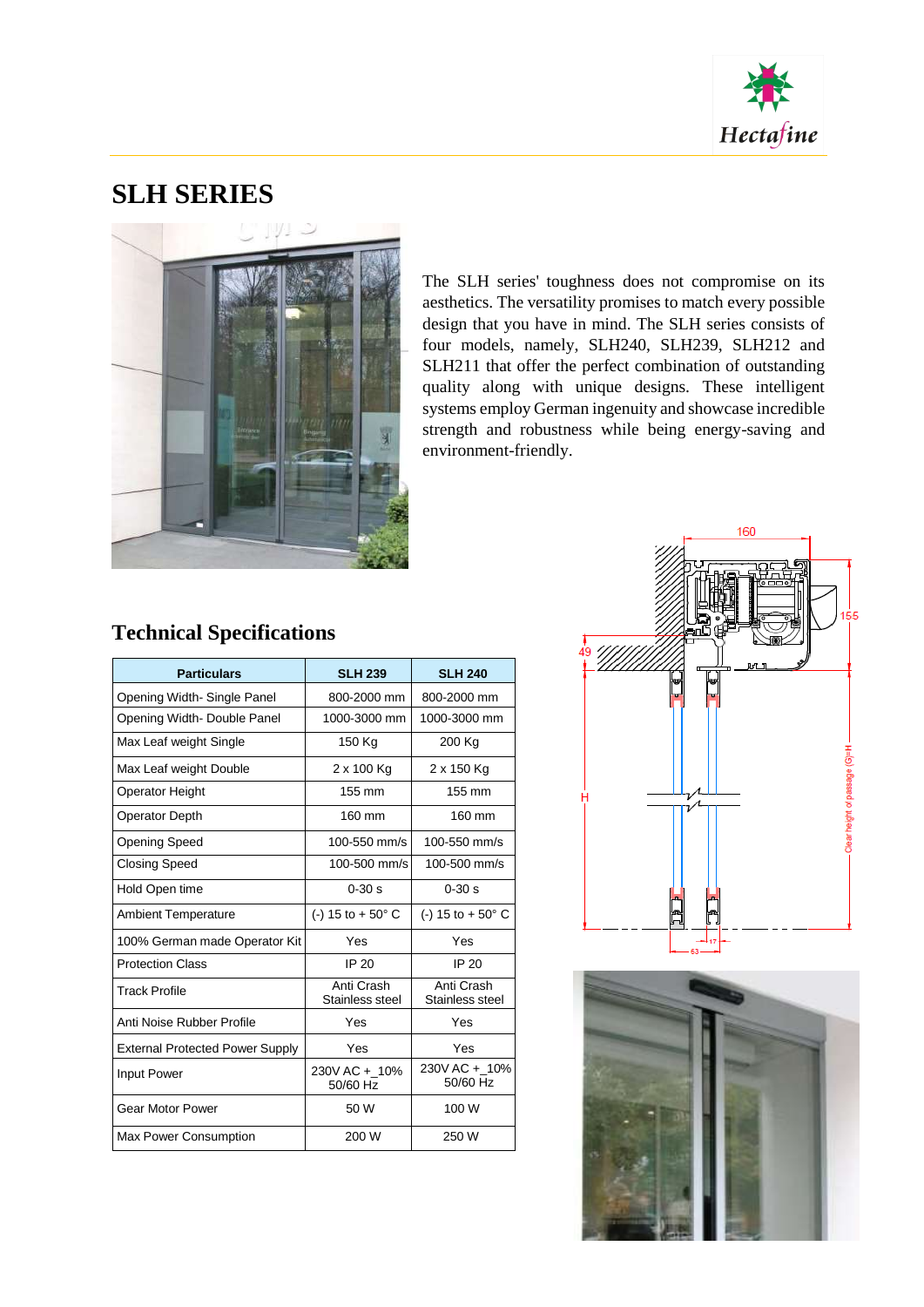

### **TL240-TELESCOPIC SYSTEM**



Telescopic doors bring you the gift of uniqueness and give you a system that is unlike any other traditional old-fashioned one. Employing the TL profile set and kit, you will be able to transform your normal sliding door into a telescopic one. Due to having four moveable leaves instead of two, you can enjoy much more convenience in a limited space. Due to having four moveable leaves instead of two, you can enjoy much more convenience in a limited space.





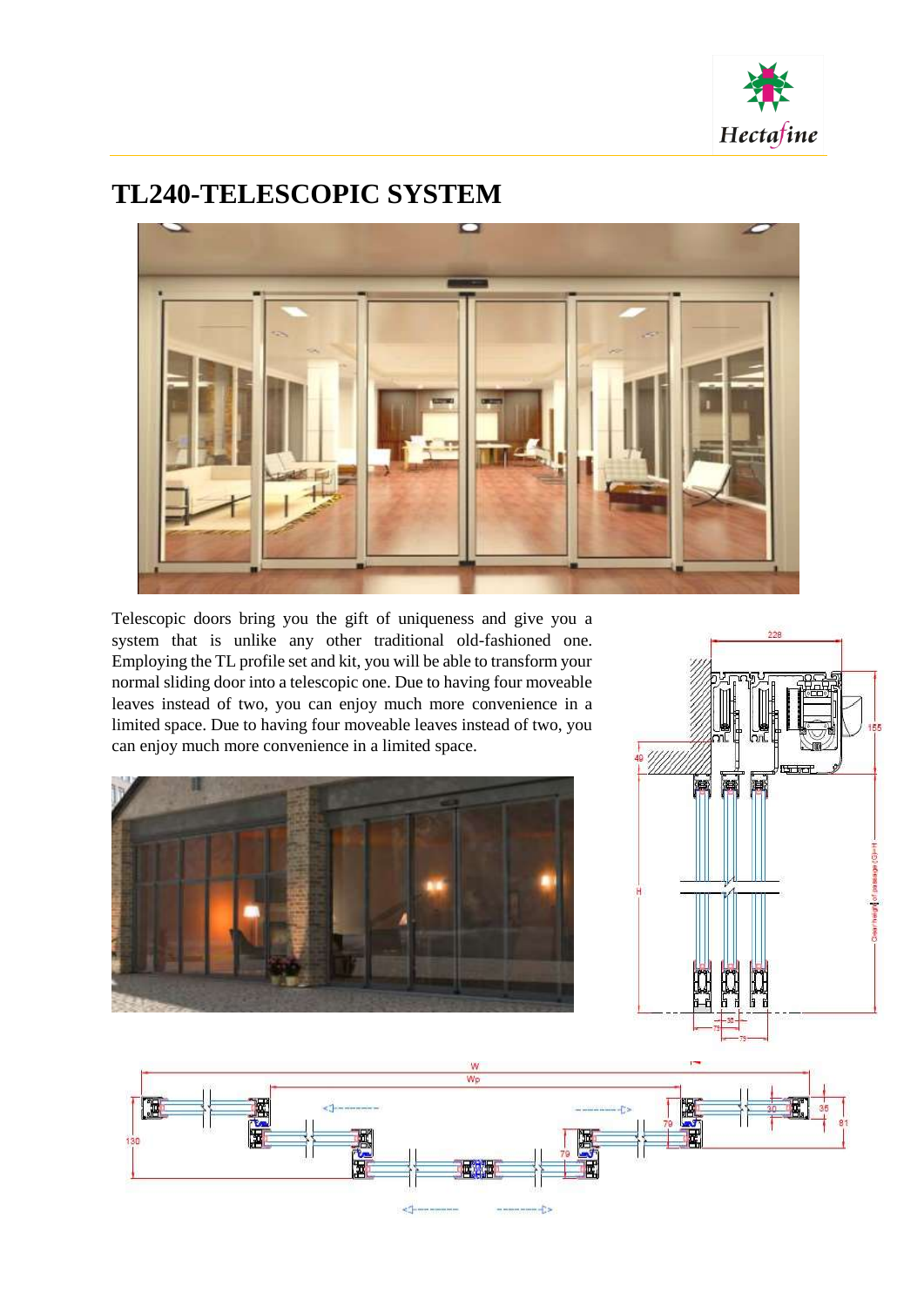

### **BR240-BREAKOUT SYSTEM**



In times where there's a need for complete opening of a fixed or movable door, emergency exit situation, or allowing passage of oversized objects through, this series of collapsible sliding emerges as an impeccable option. The breakout system offers the ability to push both fixed and movable doors forward and open them as swing ones.

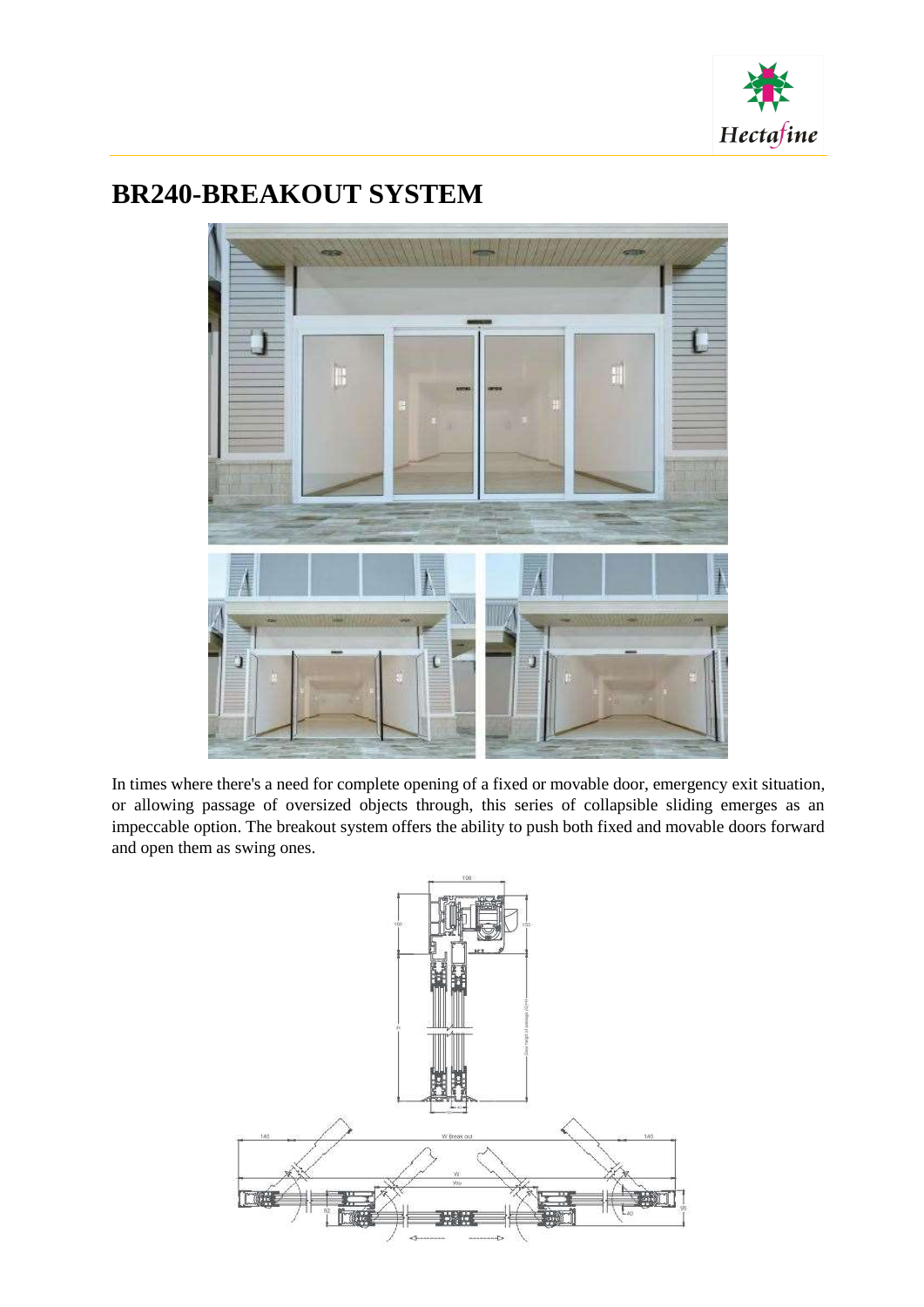

### **HOLUX SERIES**



The Holux series is here to cater to your longing for a glamorous facade with incredible functionality and durability. These systems with a 200 mm header are the most efficient, elegant, and smoothest entrance systems in the world. Our sleek profiles are a perfect combination of beauty and strength. These aesthetic entrances enjoy impressive frame designs capable of matching with both aluminium and glass to fulfil your need for modern and charming architecture.

| <b>Particulars</b>                     | <b>Holux X3</b>               | Holux X4                      |
|----------------------------------------|-------------------------------|-------------------------------|
| Opening Width-Single Panel             | 800-2000 mm                   | 800-2000 mm                   |
| Opening Width-Double Panel             | 1000-3000 mm                  | 1000-3000 mm                  |
| Max Leaf weight Single                 | 150 Kg                        | 200 Kg                        |
| Max Leaf weight Double                 | 2 x 100 Kg                    | 2 x 150 Kg                    |
| <b>Operator Height</b>                 | 155 mm                        | 155 mm                        |
| <b>Operator Depth</b>                  | 160 mm                        | 160 mm                        |
| <b>Opening Speed</b>                   | 100-550 mm/s                  | 100-550 mm/s                  |
| <b>Closing Speed</b>                   | 100-500 mm/s                  | 100-500 mm/s                  |
| Hold Open time                         | $0 - 30s$                     | $0 - 30s$                     |
| <b>Ambient Temperature</b>             | (-) 15 to $+50^{\circ}$ C     | (-) 15 to $+50^{\circ}$ C     |
| 100% German made Operator Kit          | Yes                           | Yes                           |
| <b>Protection Class</b>                | IP 20                         | IP 20                         |
| Track Profile                          | Anti Crash<br>Stainless steel | Anti Crash<br>Stainless steel |
| Anti Noise Rubber Profile              | Yes                           | Yes                           |
| <b>External Protected Power Supply</b> | Yes                           | Yes                           |
| <b>Input Power</b>                     | 230V AC + 10%<br>50/60 Hz     | 230V AC + 10%<br>50/60 Hz     |
| Gear Motor Power                       | 50 W                          | 100 W                         |
| <b>Max Power Consumption</b>           | 200 W                         | 250 W                         |

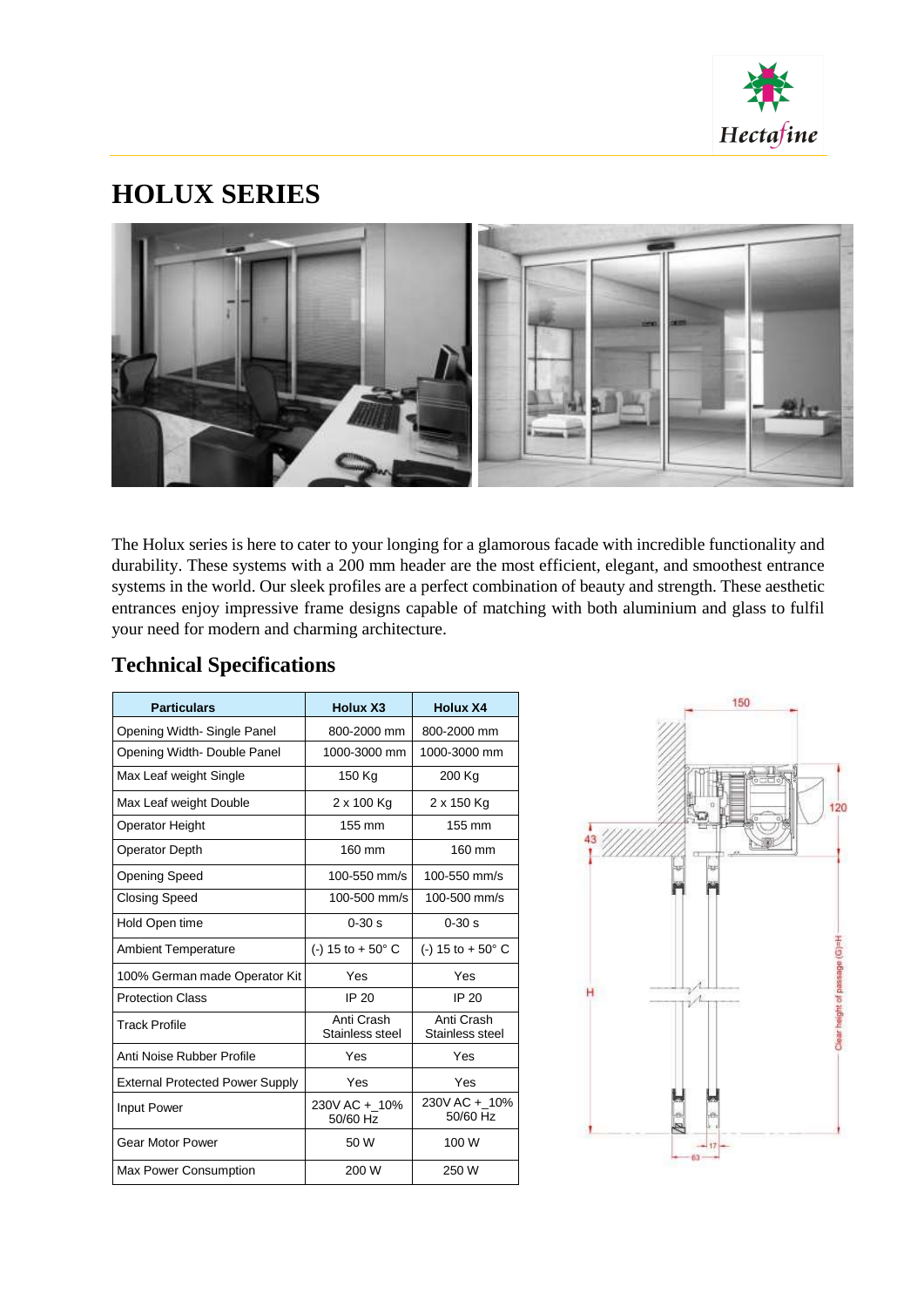

#### **V1- SLEEK OPERATOR**



The V1 Automation system is our sleekest automatic linear sliding system. It can be easily retrofitted into any existing concealed manual sliding door due to its ease of installation and compact build. The V1 has a low energy movement section that manages door speed by a sophisticated electronic control unit. It's a single leaf operator that finds use in both residential & office buildings. It's available with an infrared, microwave sensor, gesture activation sensor, and remote control selector.

#### **Technical Specifications**

TOPP door operator, model V1, for interior sliding doors, max load 70kg. Power supply 230V~ 50 Hz.

- easy installation;
- simple adaptability to existing sliding doors;
- minimal dimensions and appealing design;





V1 can be easily installed on existing concealed sliding doors and com-plies with the EN16005 standard, "Low Energy Movement" section, that manages the door speed by a sophisticated electronic control with no need of sensors or safety photocells.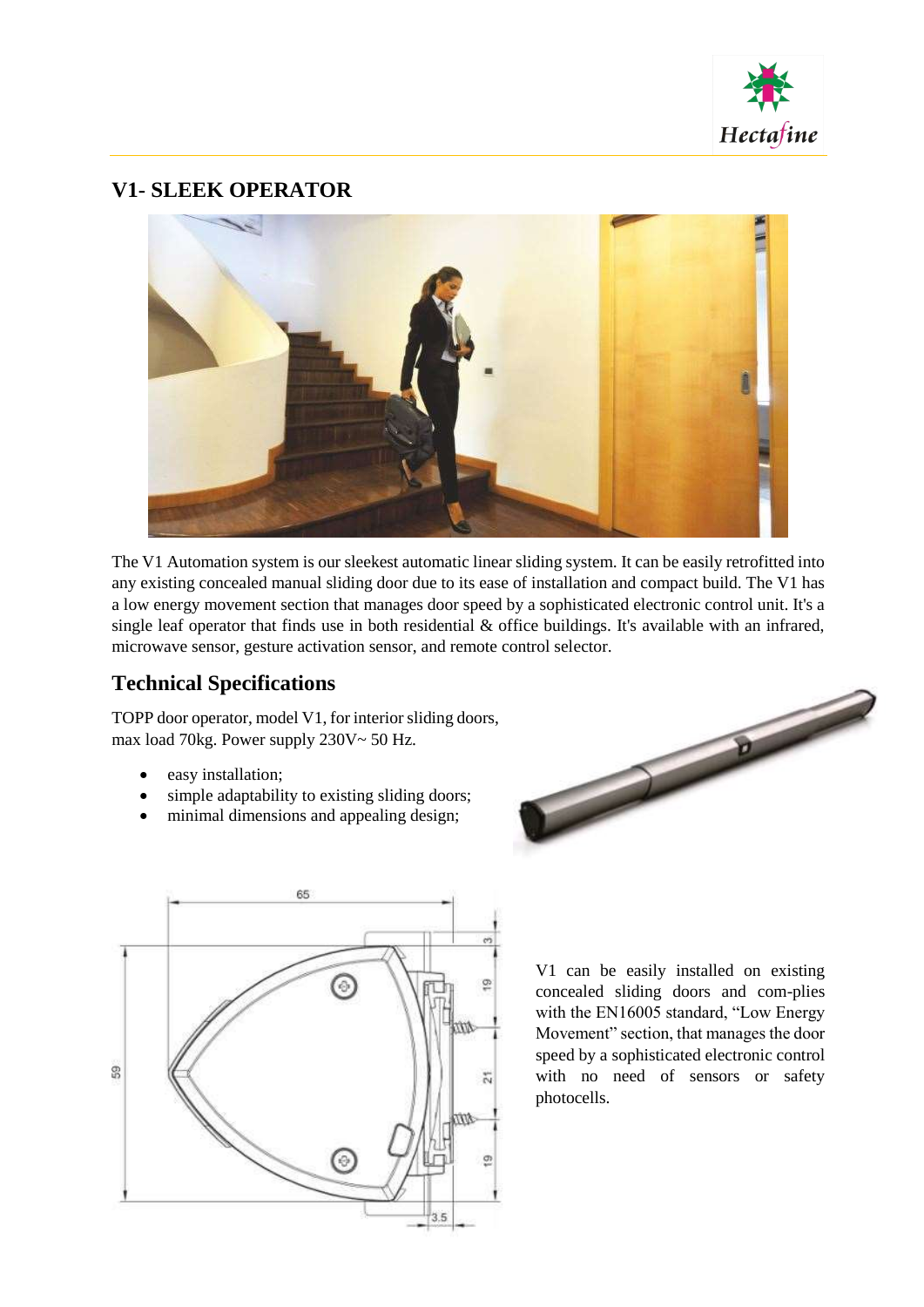

### **SW- 40 SWING OPERATOR**



SW40 is the ultimate solution for places where modern architecture meets conventionality. This versatile model would fulfil every desire for any entry solution you may have. This model's universality is a result of its incredible electromechanical construction, genius design and a powerful German motor. While opening, when the door drive is motor-assisted, it puts the integrated spring under tension and then uses the stored energy to close the door softly.

By employing the brightest mechanics, the whole door swing area can enjoy optimum power usage even when the motor is not running.

This steady movement of the door to its end position is essential and thoroughly meets safety requirements and international standards.

| Dimension of the | 85 x 124 x 600 mm or           |
|------------------|--------------------------------|
|                  |                                |
| operator         | $110 \times 126 \times 600$ mm |
| $(H^* W^* L)$    |                                |
| Opening angle    | $3 - 20 s / 5 - 20 s$          |
| Electrical power | 230 V AC, 50/60 Hz             |
| supply           |                                |
| Rated power      | 67 W                           |
|                  |                                |
| Consumption in   | 13 W                           |
| standby mode     |                                |
| Operating modes  | Automatic operation            |
|                  | Continuously open              |
|                  | Manual operation               |
|                  | Automatic reverse              |
|                  |                                |
| <b>Functions</b> | Touch control (push and        |
|                  | go)                            |
|                  | Emergency stop, interlock      |
|                  | control for 2- leaf doors      |
|                  | Customer-specific door         |
|                  | parameters                     |



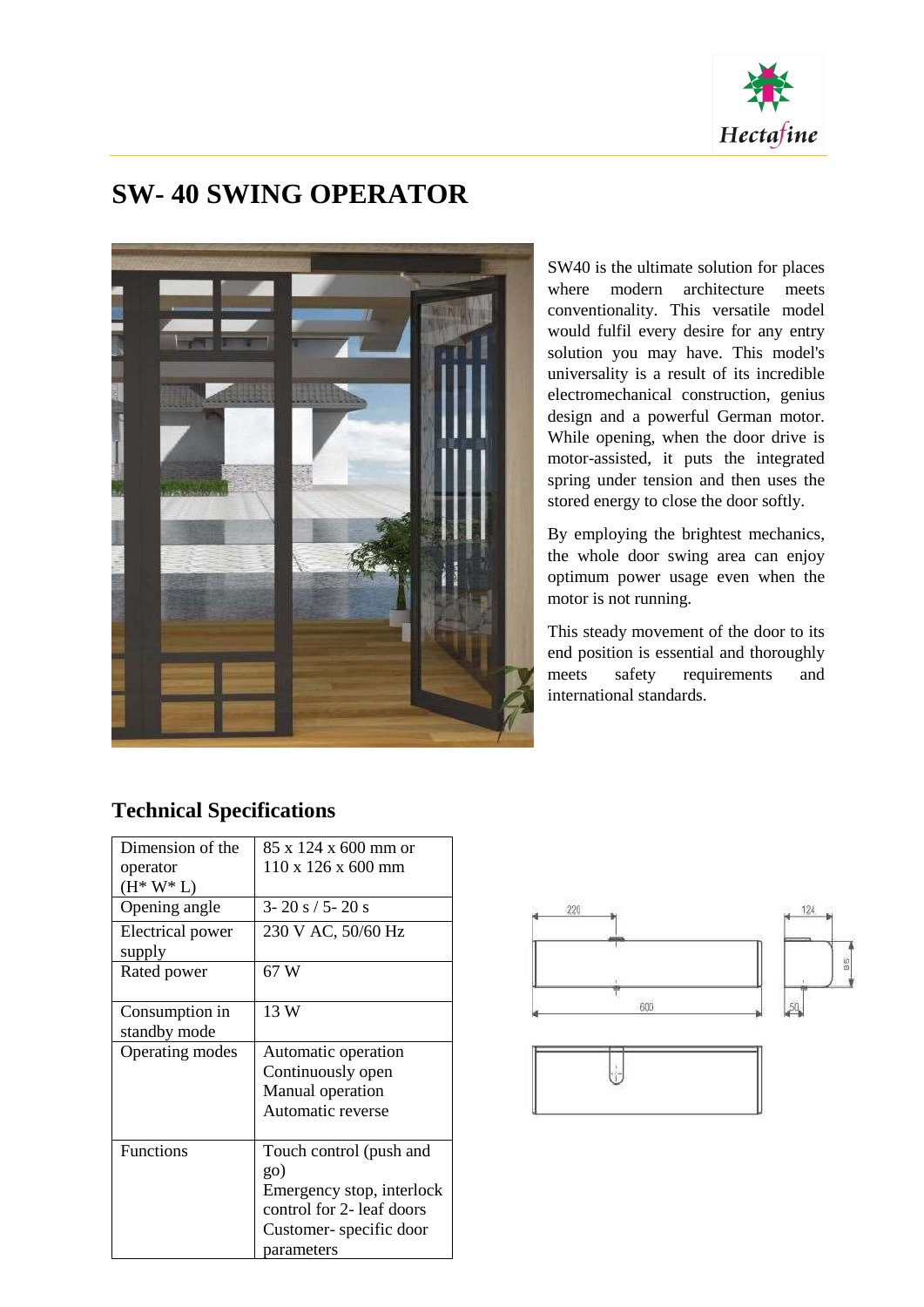

### **RV Series Revolving Doors**



The RV320 and RV420 are chic and eyepleasing solutions that offer incredible energy- savings by reducing energy exchange between the inside and outside of buildings. Revolving doors, presented in three and four-winged models, will bring elegance to the entrance of any building and bestow magnificence upon your facade. This marvellous combination of glass and metal with advanced technology creates a breath taking first impression.

These solutions are DIN 18650 and EN 16005 standards compliant.

Five operating modes: Fully-automatic, semi- automatic, manual, continuous rotation & lock

Adjustable speed for individual with slow movements

| Diameter-         | <b>Opening width-A</b>   |                                 |
|-------------------|--------------------------|---------------------------------|
| $\mathbf{D}$ (mm) | Rv320<br><b>3</b> leaves | <b>Rv420</b><br><b>4 leaves</b> |
| 2000              | 950                      | 1355                            |
| 2200              | 1050                     | 1495                            |
| 2400              | 1150                     | 1635                            |
| 2600              | 1250                     | 1775                            |
| 2800              | 1350                     | 1915                            |
| 3000              | 1450                     | 2055                            |
| 3200              | 1550                     | 2195                            |
| 3400              | 1650                     | 2335                            |
| 3600              | 1750                     | 2475                            |
| 3800              | 1850                     | 2615                            |